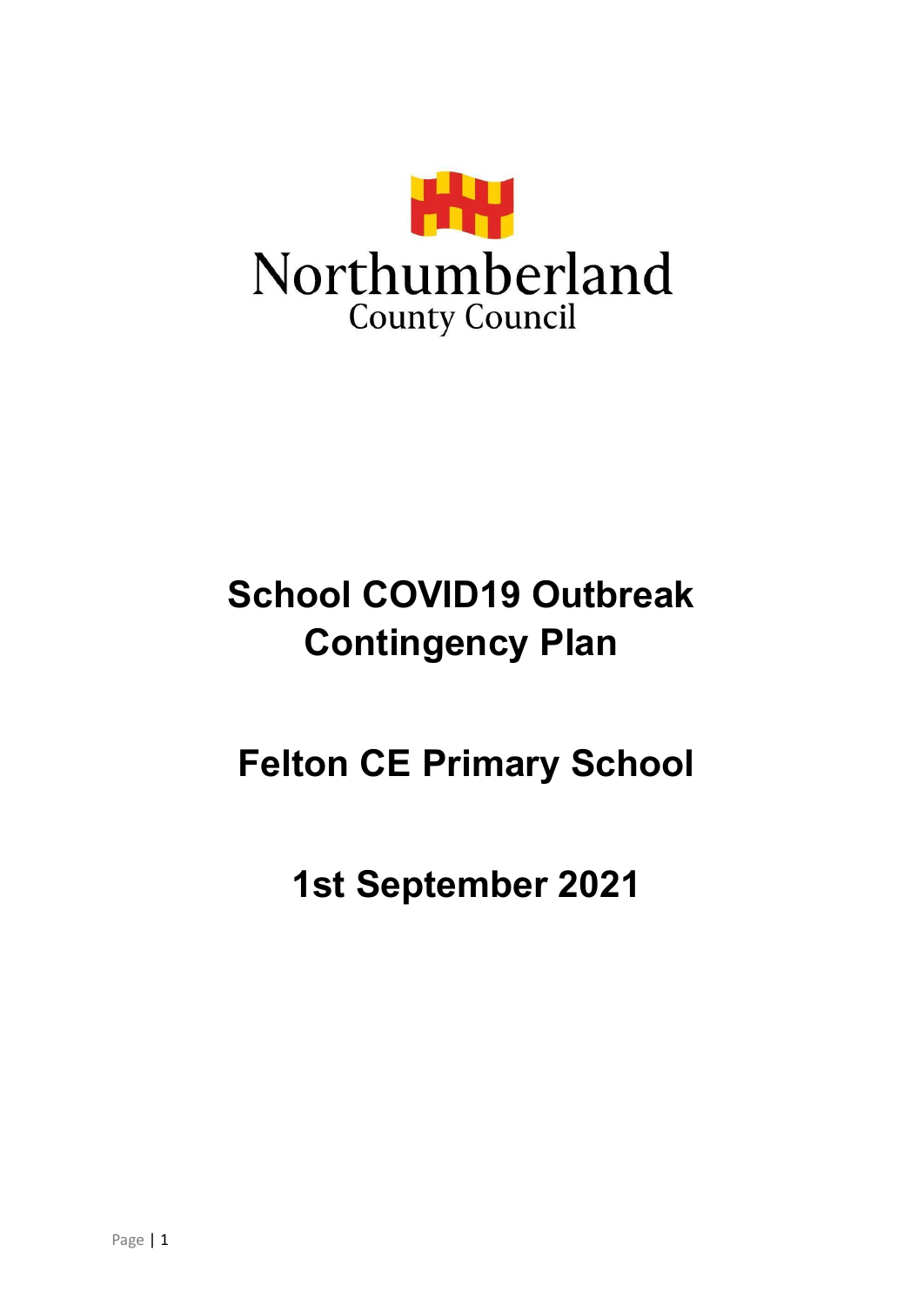## **About this Outbreak Contingency Plan**

● It has been devised to support schools in writing their own plan which should be used in the event of an outbreak of COVID-19. It is based on the content of the [Operational](https://www.gov.uk/government/publications/actions-for-schools-during-the-coronavirus-outbreak/schools-covid-19-operational-guidance) Guidance for Schools, the ["Contingency](https://www.gov.uk/government/publications/coronavirus-covid-19-local-restrictions-in-education-and-childcare-settings/contingency-framework-education-and-childcare-settings) framework: education and [childcare](https://www.gov.uk/government/publications/coronavirus-covid-19-local-restrictions-in-education-and-childcare-settings/contingency-framework-education-and-childcare-settings) settings" document and advice from the local Health Protection Team. It has been written by the NCC Corporate Health and Safety Team, in conjunction with the NCC Education and Public Health Teams.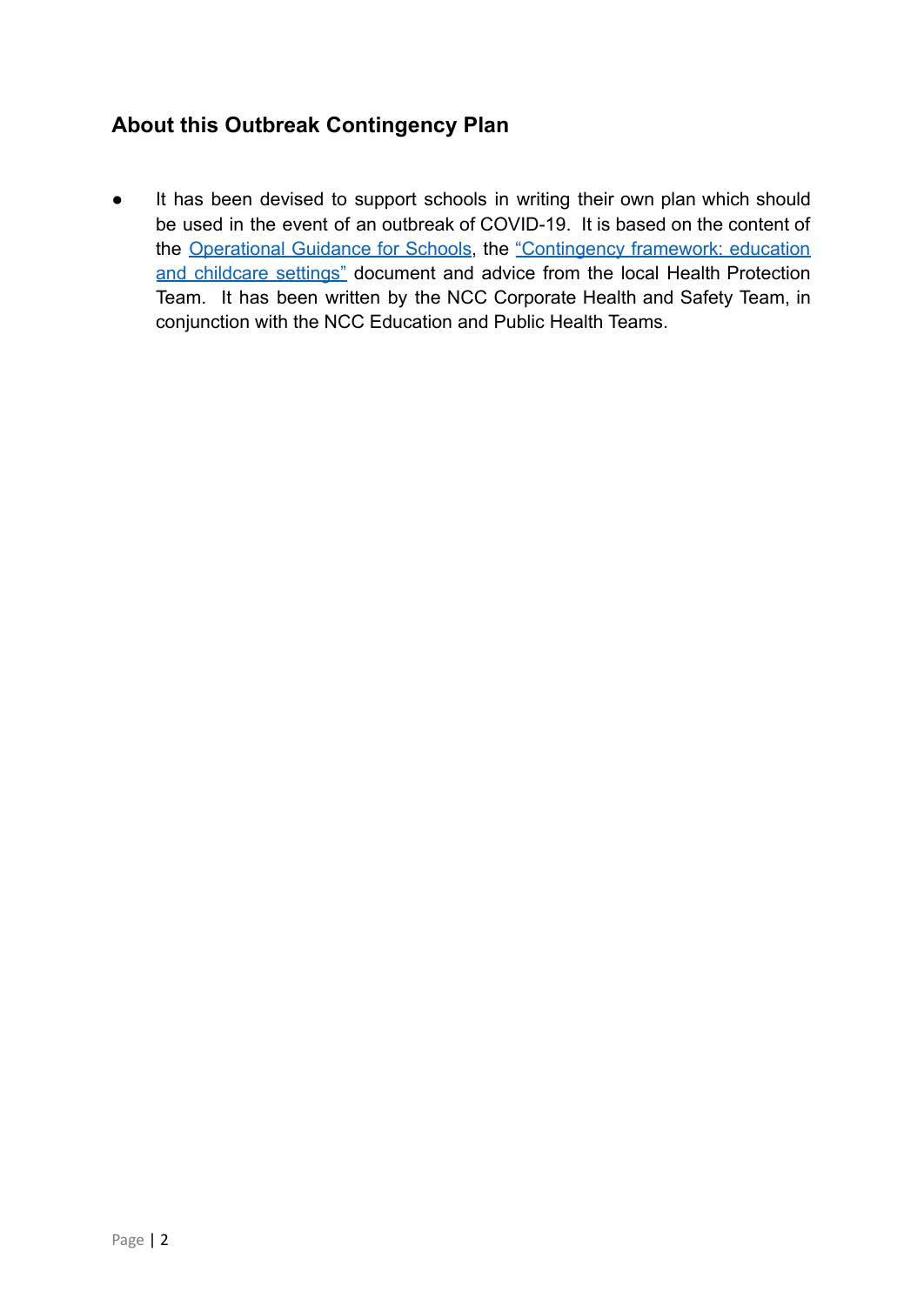### **Introduction**

All education and childcare settings are required to have an outbreak management plan (sometimes called a contingency plan) which **outlines how they would operate if any of the measures described in this document were recommended for their setting or area**. This includes how they would ensure every child, pupil or student receives the quantity and quality of education and care to which they are normally entitled.

The school management team (SMT) recognises the need to respond to outbreaks of COVID-19 quickly, effectively and proportionately, to ensure a safe school environment whilst minimising the effect of loss of face-to-face education by prioritising measures which ensure business continuity. In all circumstances, the potential benefit of measures to reduce transmission will be weighed against the potential impact on education and restrictions on attendance will only be considered as a last resort. The health and safety of staff, pupils and visitors remains our number one priority.

The school COVID-19 risk [assessment](https://docs.google.com/document/d/1fnxAGNjI66XD71IRAemXAwCKImNSsE5BmSlt9_YCrjk/edit) records the key protective measures in place, including some measures which may need to be re-introduced as part of this plan.

#### **What is an Outbreak?**

Where the number of positive cases substantially increases, this could indicate transmission is happening in the school. At this point, advice is sought from the NCC Public Health Team in the following circumstances [applicable to most settings]:

- 5 children, pupils, students or staff, who are likely to have mixed closely, test positive for COVID-19 within a 10-day period; or
- 10% of children, pupils, students or staff who are likely to have mixed closely test positive for COVID-19 within a 10-day period

For special schools, residential settings, and settings that operate with 20 or fewer children, pupils, students and staff at any one time [delete if not relevant]:

> • 2 children, pupils, students and staff, who are likely to have mixed closely, test positive for COVID-19 within a 10-day period

Identifying a group that is likely to have mixed closely will be different for each setting. A group will rarely mean a whole setting or year group. For schools, this could include:

- a form group or subject class
- a friendship group mixing at break times
- a sports team
- a group in an after-school activity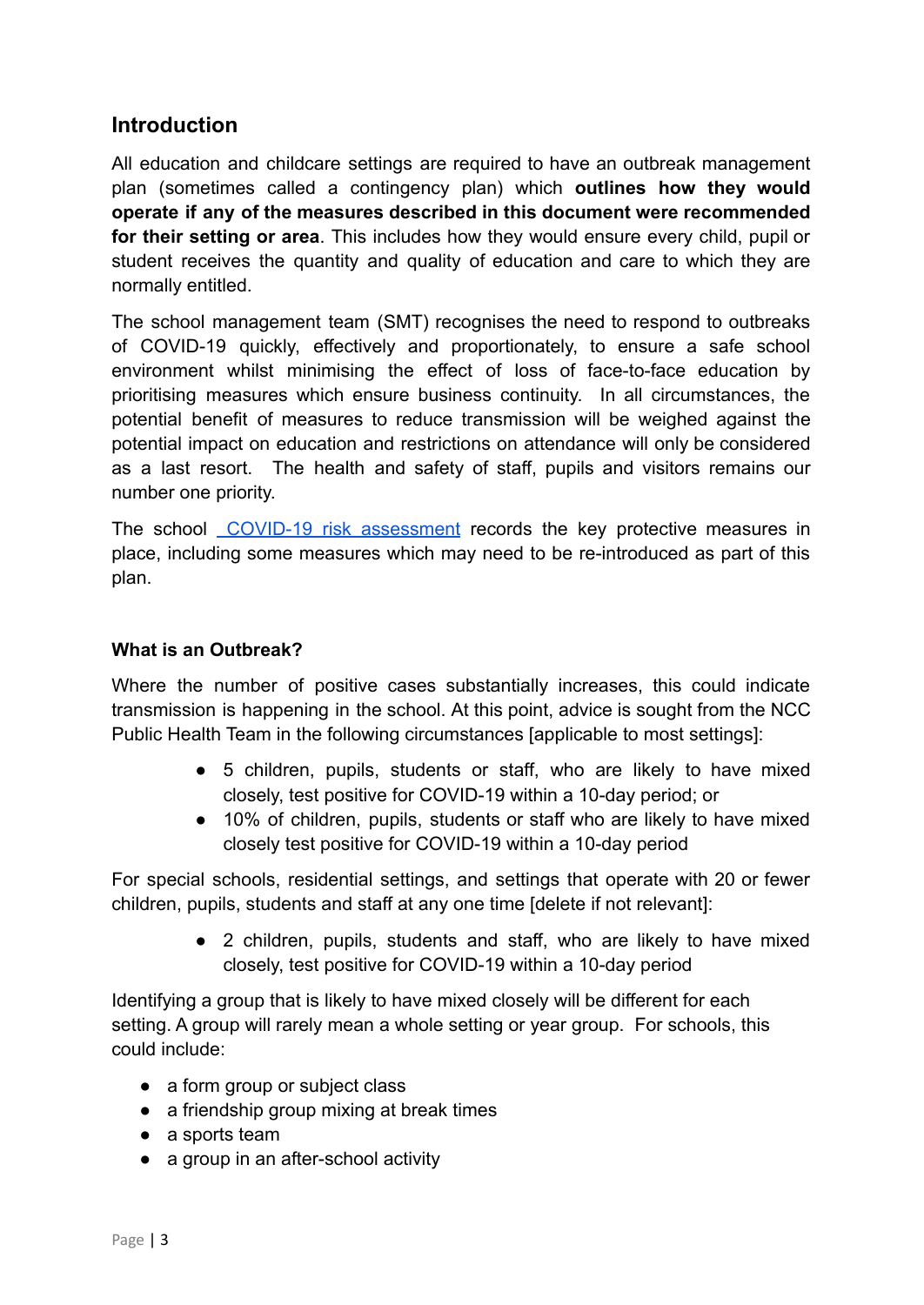[For other settings, such as early years and wraparound care close mixing examples can be found in the ["Contingency framework: education](https://www.gov.uk/government/publications/coronavirus-covid-19-local-restrictions-in-education-and-childcare-settings/contingency-framework-education-and-childcare-settings) and childcare settings" document]

The school will also seek public health advice if a pupil, student, child or staff member is admitted to hospital with COVID-19. Hospitalisation could indicate increased severity of illness or a new variant of concern. Support in managing risk assessments and communicating with staff and parents may be offered.

#### **Communication and Record Keeping**

This plan is kept under periodic review by [edit to add name of person responsible] and will be reviewed following an outbreak to identify any aspects which worked well or areas for improvement.

The following arrangements are in place/will be put in place in the event of a case(s) of COVID-19:

- Parents are asked to inform the school of any positive COVID-19 case as soon as possible, as per normal arrangements for reporting sickness absence [add details of communication route and who will do this]
- NHS Test & Trace will undertake contact tracing and provide advice to close contacts. From 16 August those under 18 will no longer be required to self-isolate at home but they will be advised to take a PCR test. *Note: staff are instructed not to share contact details of individuals with anyone other than Test and Trace/Public Health Team (staff should not share contact details of close contacts with other parents/carers)*
- Details of the positive case will be kept so that any linked cases can be identified - including dates of symptoms/date of positive test/date last in school/details of class or social group.
- NCC Public Health Team are notified of the positive case(s) via the on-line notification form. If at a later date the school become aware that an individual has been hospitalised, the Public Health Team will be notified via the enquiry form. (forms are available via the Covid management flowchart in the Resources section)
- Staff are informed when there has been a case of COVID-19 within the school and to be vigilant of anyone displaying symptoms.
- Inform and advise communications are sent to parents of groups of pupils who may be possible contacts of the positive case. This will request them to be vigilant for symptoms, keep pupils off school if they become symptomatic, go for a PCR test if they are identified as close contacts by Test and Trace.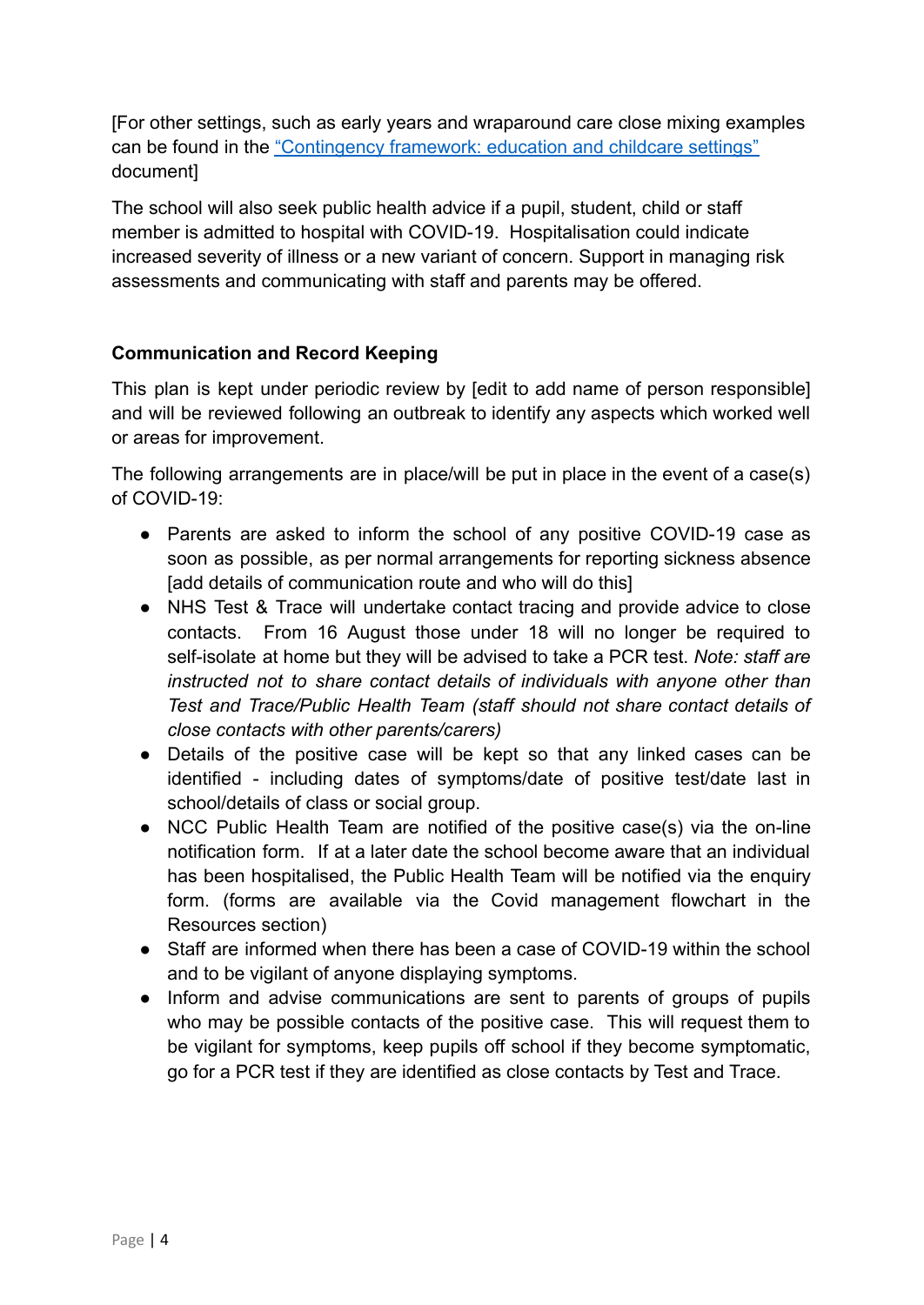## **Activating the Plan - Collaboration**

The Local Authority, Director of Public Health for Northumberland, and Public Health England local health protection teams are responsible for managing localised outbreaks. They play an important role in providing support and advice to education and childcare settings. In all situations where this plan is implemented, the school will liaise and cooperate with the above to agree on the most appropriate protective measures which may need to be reintroduced to contain an outbreak, bearing in mind the priority of maintaining school attendance.

The plan will be activated in the following circumstances:

- to help manage a COVID-19 outbreak within the school
- if there is extremely high prevalence of COVID-19 in the community and other measures have failed to reduce transmission
- as part of a package of measures responding to a Variant of Concern (VoC)

The Headteacher or representative [add details] will contact the NCC Public Health Team if they consider there may be an outbreak within the school due to illness reported. The NCC Public Health Team will contact a nominated person/Headteacher from the school if they become aware of a possible outbreak within the school/area from PHE data they receive.

## **Step A – a single case or cases below the threshold of an Outbreak of COVID-19 in setting**

- Parents notify school of a positive case or the school is notified by the NCC Public Health Team.
- NHS Test & Trace will undertake contact tracing and advise close contacts to arrange a PCR test. The school is not expected to follow up the results of PCR tests.
- School should note details of the case so that any linked cases within school can be identified.
- Notify the Public Health Team of the positive case(s) via the on-line notification form.
- The actions in the **Communication and Record Keeping section** are implemented.
- Covid risk assessment/existing protective measures are reviewed to identify any areas for improvement [as a very minimum enhanced cleaning, ongoing hand and respiratory hygiene and good ventilation should already be in place].
- Staff/pupils are reminded of the importance of following the protective measures in place within the setting.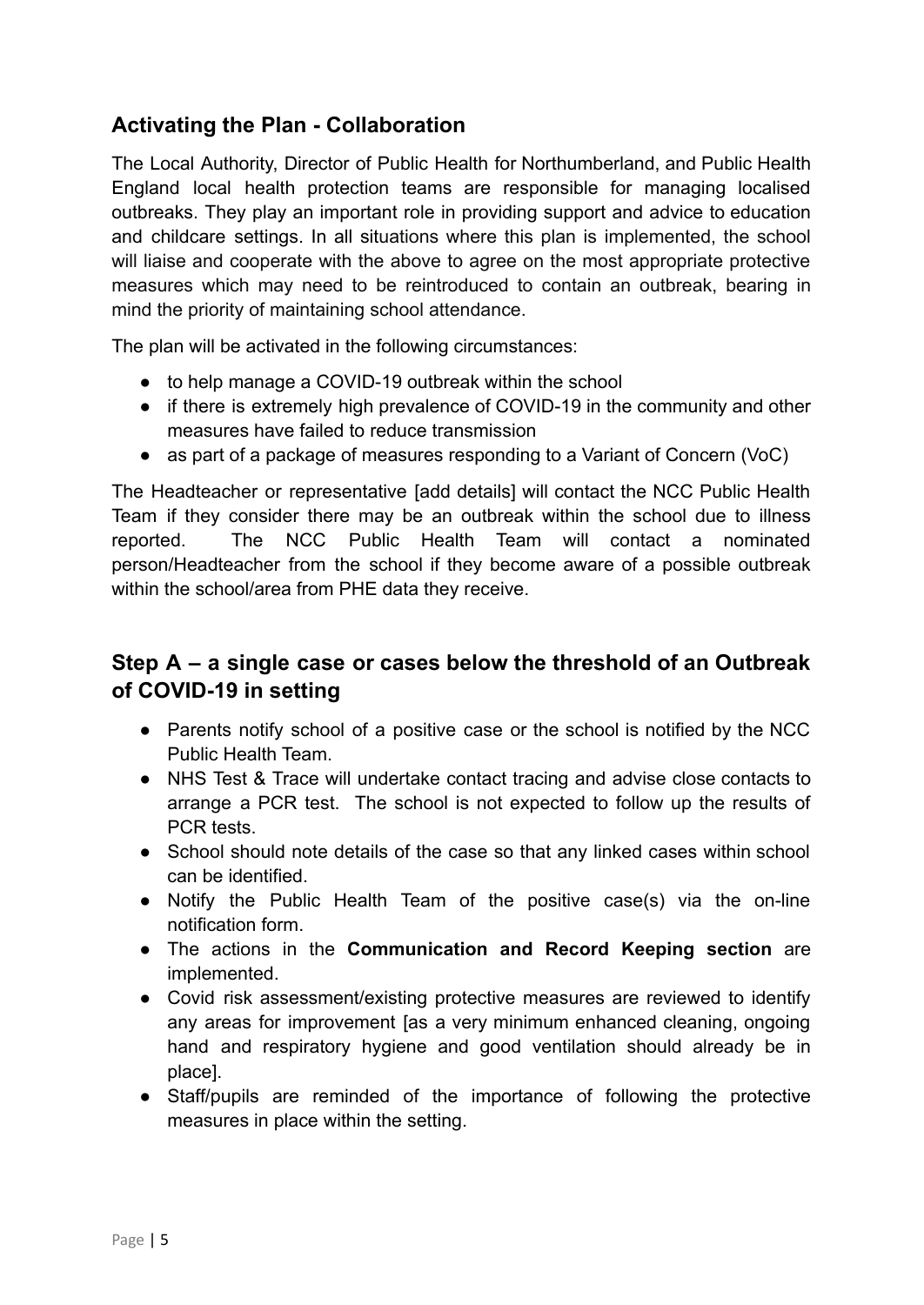## **Step 2 - An outbreak of COVID-19 in setting**

When the school becomes aware of a possible outbreak [Name of school/setting contact] will contact the NCC Public Health Team via their enquiry line:

[https://form.northumberland.gov.uk/form/auto/covid19\\_education\\_enq](https://form.northumberland.gov.uk/form/auto/covid19_education_enq)

#### **The NCC Public Health Team will**:

- work with the school to identify the cohort the cases belong to and undertake an assessment including number of cases, spread within the school and evidence of ongoing transmission.
- work with the school to determine appropriate public health action in the event of an outbreak
- Hold an Outbreak Control Team meeting if required (informed by the public health team's risk assessment)
- Variant of Concern (VOC) cases may be managed differently. Additional actions / investigations may be undertaken if a new variant is detected and that this will be led by the Health Protection Team in Public Health England (PHE).

#### **The school/setting will:**

- Implement the Outbreak Management Plan.
- Follow protocol as in **Step A for a single case.**
- Review and reinforce the testing, hygiene and ventilation measures they already have in place.
- Consider whether any activities could take place outdoors, including exercise, assemblies, or classes
- Consider ways to improve ventilation indoors, where this would not significantly impact thermal comfort
- Arrange a one-off enhanced cleaning focussing on touch points and any shared equipment
- Follow the advice of the NCC Public Health Team/Outbreak Control Team to implement recommended additional protective measures.
- Follow the actions in the **Communication and Record Keeping section** .

### **Possible Protective Measures – Arrangements**

The following may be considered as additional protective measures to be reintroduced in school in the event of an outbreak.

#### **Reintroduction of "bubbles"/Limits on mixing of pupils**

The DfE advise that any recommendation for the reintroduction of 'bubbles' is not taken lightly and would need to take account of the detrimental impact they can have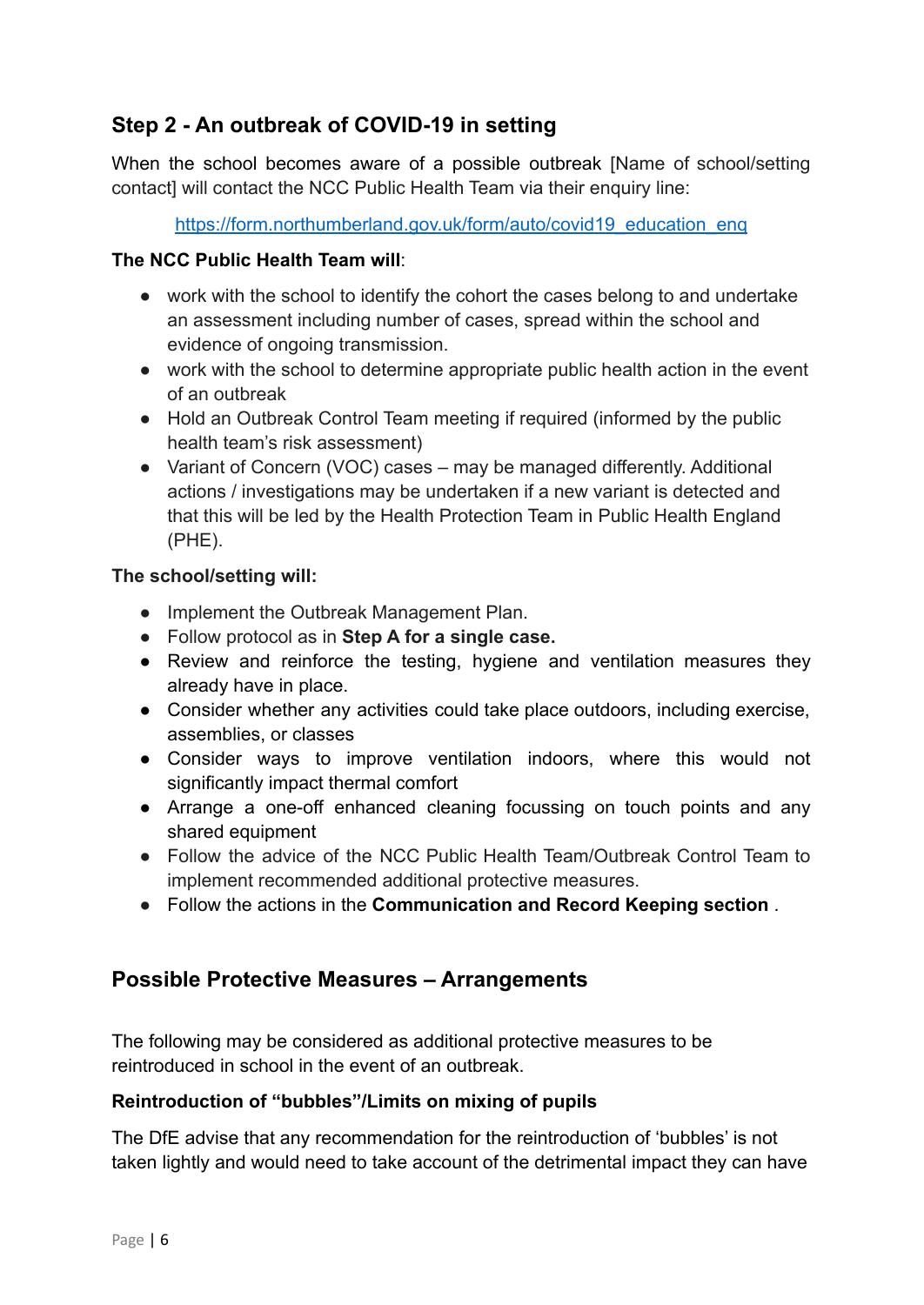on the delivery of education. However, in our settings this can be done without too much impact on education. We have already considered natural groupings as part of our [Covid -19 Risk Assessment](https://docs.google.com/document/d/1fnxAGNjI66XD71IRAemXAwCKImNSsE5BmSlt9_YCrjk/edit)

#### **Face coverings (staff and visitors)**

The reintroduction of face coverings is one of the least disruptive protective measure and can be quickly and easily activated. Where this is recommended the school will:

- Agree with NCC Public Health Team if these will be worn in communal areas and/or classrooms, school transport (although these are likely to be already being worn). Where reintroducing these back into the classroom the impact on learning balanced against the risk of transmission will be considered.
- Review and update the school COVID-19 risk assessment/separate face coverings risk assessment.
- Implement the control measures detailed in the risk assessment e.g. reminders on donning and doffing safely, ensure sufficient bins for disposal, ensure there is a supply of disposable face coverings
- letter/messages home to parents informing them of the change in practice.

#### **Restricting Attendance**

Due to the number of days of missed on-site education, restricting attendance of pupils at school will only be considered if absolutely necessary and on the advice from the DfE/Government/Public Health Team/Director of Public Health for Northumberland. Where restrictions are put in place across a geographical area, the government will issue detailed operational guidance.

- Where restricted attendance is in place, the school will reactivate its arrangements to enable high quality remote learning see [Contingency for](https://docs.google.com/document/d/1r16i0zEOtDDaKdNzBLsZSGHZwdQtd4nhnPn8djiErys/edit) [continuation of learning/Remote Learning Policy](https://docs.google.com/document/d/1r16i0zEOtDDaKdNzBLsZSGHZwdQtd4nhnPn8djiErys/edit)
- Priority for on-site attendance is given to vulnerable children and children of critical workers
- Early years all vulnerable children and children of critical workers are still able to attend.
- Main School all vulnerable children, children of critical workers, children in reception, year 1 and year 2 are allowed to attend. If attendance is restricted further, vulnerable children and children of critical workers should still be allowed to attend.
- [See [guidance](https://www.gov.uk/government/publications/coronavirus-covid-19-local-restrictions-in-education-and-childcare-settings/contingency-framework-education-and-childcare-settings) for further information and add further details as appropriate to setting e.g. wraparound care, alternative providers]

#### **Shielding**

Shielding for those identified as clinically extremely vulnerable from COVID-19 is currently paused. In the event of a major outbreak or variant of concern that poses a significant risk to individuals on the shielded patient list (SPL), ministers can agree to